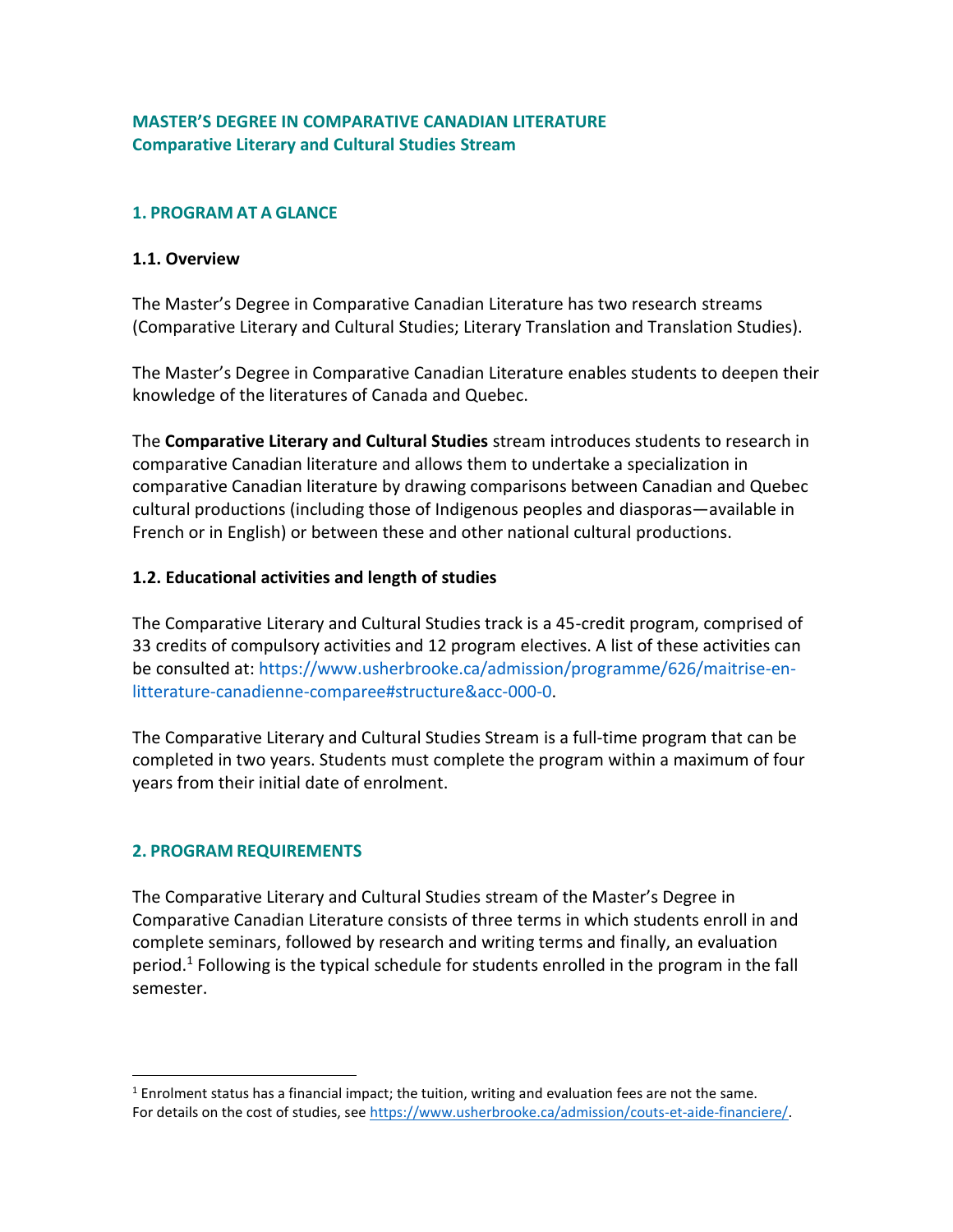| 1st year<br><b>Studies</b>                | 1st term - Fall                                                                                                                                                                                           | 2nd term - Winter                                                                                                                                                                                                 | 3rd term - Summer                                                                                          |
|-------------------------------------------|-----------------------------------------------------------------------------------------------------------------------------------------------------------------------------------------------------------|-------------------------------------------------------------------------------------------------------------------------------------------------------------------------------------------------------------------|------------------------------------------------------------------------------------------------------------|
| Activities                                | 1 seminar chosen from<br>among the following:<br>ANG720 - La critique<br>canadienne comparée or<br>ANG731 - Théorie de la<br>littérature comparée, and<br>1 program-elective ANG or<br><b>TRA</b> seminar | 2 program-elective ANG or<br><b>TRA</b> seminars                                                                                                                                                                  | ANG701 - Tutorial I                                                                                        |
| Tasks <sup>2</sup>                        |                                                                                                                                                                                                           | Choose thesis supervisor<br>Choose subject<br>Fill out the forms <sup>3</sup><br>Demande d'approbation<br>d'un sujet d'essai, de<br>mémoire ou de thèse and<br>Déclaration de recherche<br>avec des êtres humains | Fill out the form <sup>4</sup><br>Autorisation pour<br>l'inscription d'une activité<br>sous forme tutorale |
| 2nd year<br>Writing-<br><b>Evaluation</b> | 4th term - Fall                                                                                                                                                                                           | 5th term - Winter                                                                                                                                                                                                 | 6th term - Summer                                                                                          |
| Activities                                | ANG749 - Projet de<br>mémoire                                                                                                                                                                             |                                                                                                                                                                                                                   | ANG746-747-748-<br>Activités de recherche I-II-<br>$\mathbf{H}$<br>ANG750 - Mémoire                        |
| Tasks                                     | Submit thesis proposal                                                                                                                                                                                    |                                                                                                                                                                                                                   | Submit thesis (initial<br>submission, evaluation,<br>and then final thesis<br>submission)                  |

# **2.1. ANG and TRA seminars**

 $\overline{a}$ 

During the first two terms, the student should attend at least one of these two **compulsory seminars** (ANG720 or ANG731) and three **elective ANG or TRA seminars** (typically two seminars per semester). For each seminar, a minimum of 12 hours of work per week is to be expected.

During this period, it is recommended that the student contact the program librarian [\(Sophie.St-Cyr@USherbrooke.ca\)](mailto:Sophie.St-Cyr@USherbrooke.ca) to learn more about relevant research and bibliographic tools at their disposal.

<sup>2</sup> All forms are available at: [https://www.usherbrooke.ca/flsh/etudiants/documents-officiels-guides-et-](https://www.usherbrooke.ca/flsh/etudiants/documents-officiels-guides-et-formulaires/formulaires/)

[formulaires/formulaires/.](https://www.usherbrooke.ca/flsh/etudiants/documents-officiels-guides-et-formulaires/formulaires/) Some of them can be filled via the [Gestform](https://www.usherbrooke.ca/res/accueil-portail/) website.

<sup>&</sup>lt;sup>3</sup> These forms are sent to the student at the end of the term.

<sup>&</sup>lt;sup>4</sup> This form is sent to the student at the beginning of the term.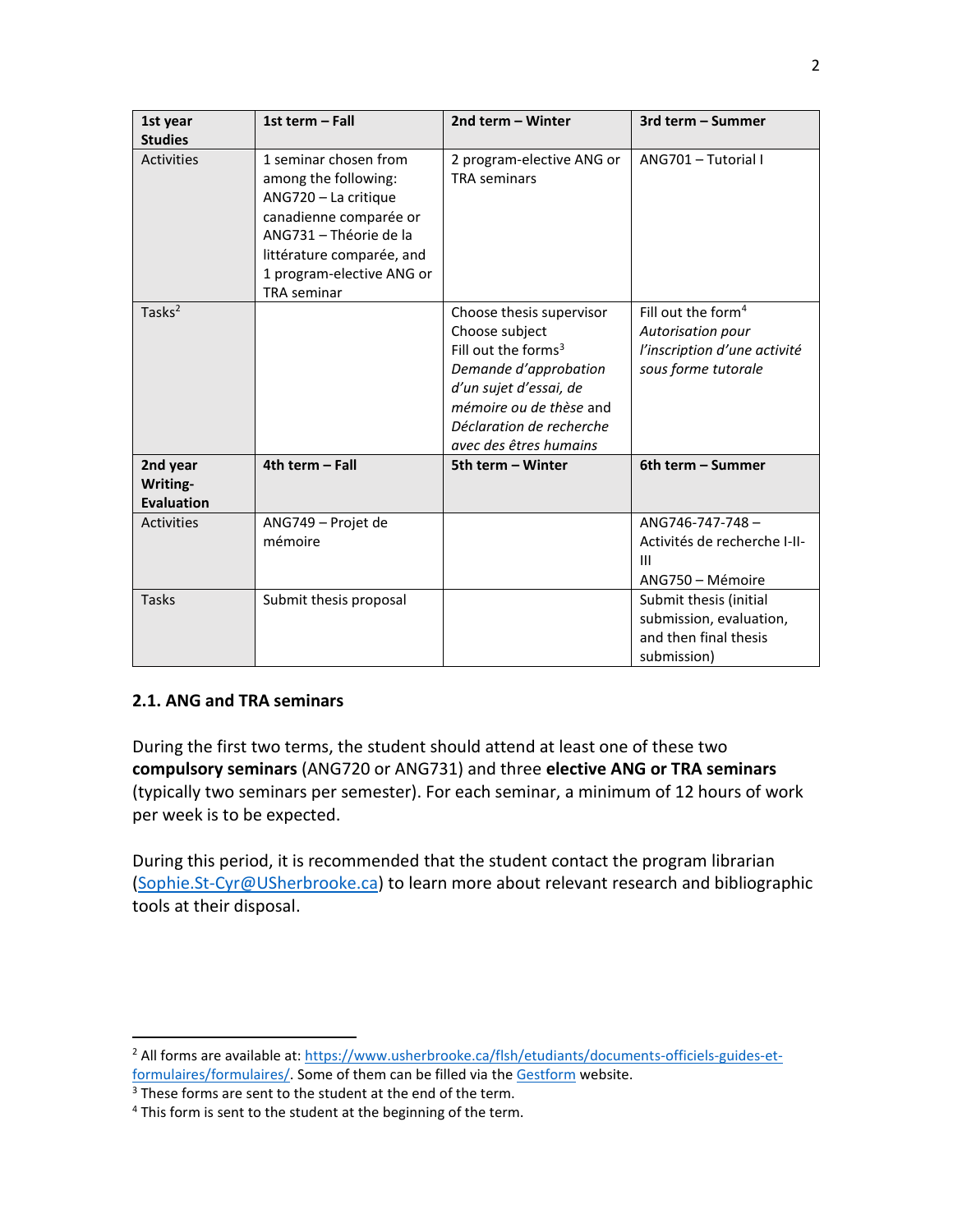### **2.2. Choice of thesis supervisor and subject**

By the end of the second term, the student must have determined with which professor they wish to complete their thesis. The role of the thesis supervisor is to provide advice and to guide the student in his or her research. In some cases, the thesis may be cosupervised.

Following are the steps to follow in order to choose a research supervisor:

- Consult the list of faculty members to find out their areas of interest or research [\(https://www.usherbrooke.ca/dall/nos-expertises/\)](https://www.usherbrooke.ca/dall/nos-expertises/).
- Make an appointment with a professor. It is strongly suggested that students approach several faculty members to help narrow down their personal priorities and the professor's areas of interest and research. Faculty members expect to receive your requests.
- Secure the professor's agreement to act as your supervisor. If more than one faculty member shows an interest, the decision is up to the student; faculty members give priority to the student's choice, without prejudice.

The area of research that the student is addressing in their research does not necessarily need to be the same as the supervisor's, but may be similar or share common aspects.

At the end of the second term, once the research subject has been determined, the student must complete the forms *Demande d'approbation d'un sujet d'essai, de mémoire ou de thèse* and *Déclaration de recherche avec des êtres humains*, have them signed by their supervisor, and submit them to the *Secrétariat des études supérieures*.

# **2.3. ANG701 – Tutorial I**

In the third term, the student must register for **ANG701 - Tutorial I**, a reading seminar supervised by their research supervisor. The purpose of the seminar is to prepare for the presenting of the thesis proposal (ANG749).

### **2.4. Preparation and presentation of the thesis proposal**

The research proposal is presented in a 15-page document accompanied, if applicable, with an essay or an annotated bibliography. A *Guide de présentation du projet de mémoire et du mémoire* will be provided to clarify what is expected.

When the supervisor feels the proposal is ready to be presented, the document is sent in digital format by the supervisor to the jury members. The supervisor will notify the *Secrétariat des études supérieures* of the thesis proposal presentation date and the composition of the jury. The jury includes the research supervisor, the co-supervisor if applicable, and two other professors qualified to supervise research in the discipline.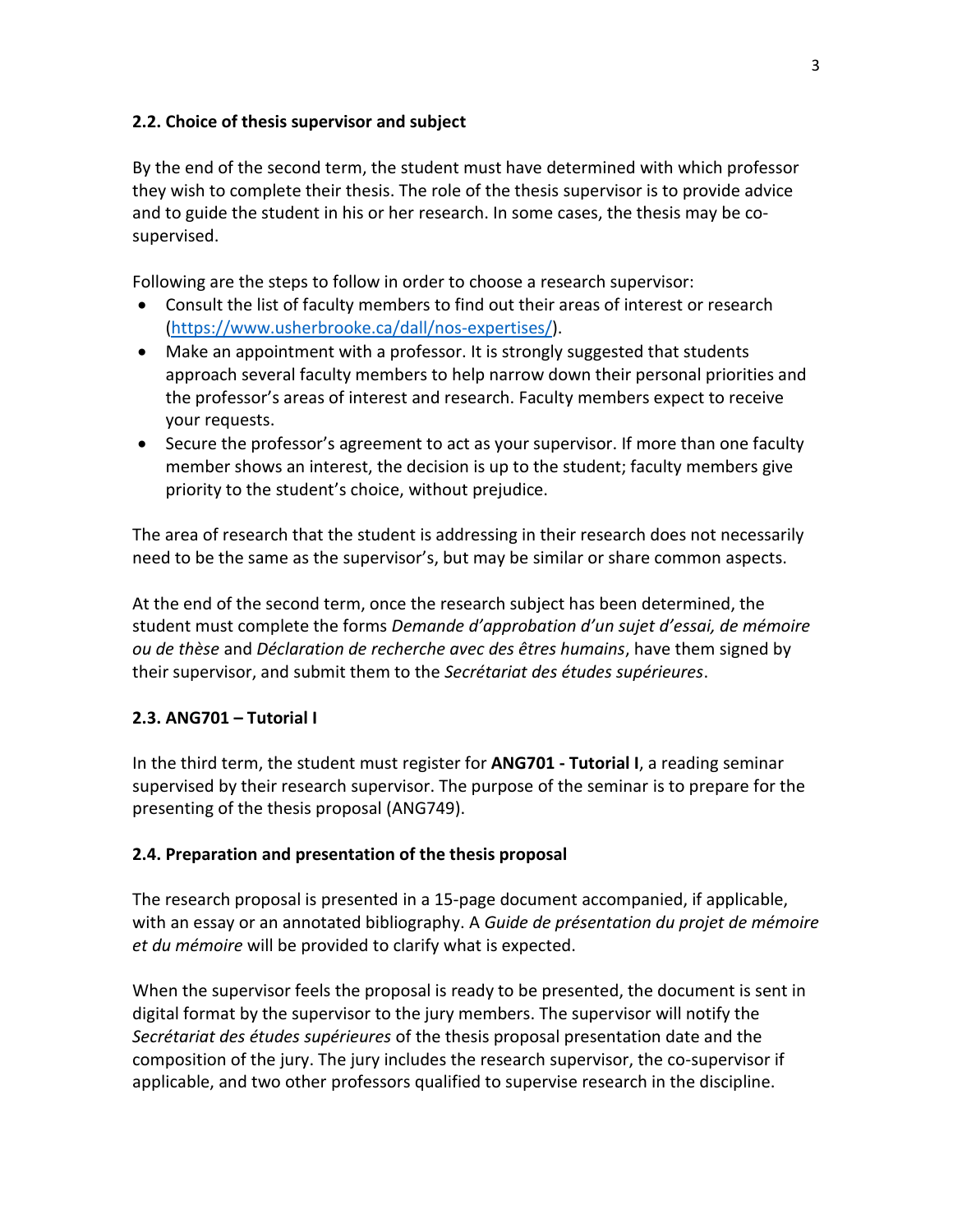**ANG749 Projet de mémoire** is undertaken at the beginning of the fourth term and consists in a public oral presentation of the research proposal before a jury. The student has twenty minutes to present each component of their research proposal after which the jury comments on the proposal and makes recommendations. Finally, the supervisor summarizes the recommendations of the jury. ANG749 is evaluated in terms of "Pass," "Adjourned," or "Failed." "Adjourned" means the oral examination can be reconvened at a date to be determined by the jury. Failure of ANG749 means the student can no longer continue in the program.

### **2.5. Writing**

During this period, the student has no concurrent seminars. The fifth and sixth terms are devoted to research as well as thesis writing. A work schedule is drawn up with the supervisor for the submission of chapters.

In the second year (or exceptionally in the previous year), the student must attend five proseminars **and** organize or present their work at a colloquium. Once completed, **research activities ANG 746, ANG 747, and ANG 748** can be entered together in the student's record all at once; there is no need for the student to enrol in them.

### **2.6. Thesis**

 $\overline{a}$ 

The thesis must be between 100 and 120 pages long. A *Guide de présentation du projet de mémoire et du mémoire* will be provided to clarify what is expected.

Once writing is completed, and upon approval by the supervisor, a digital version of the thesis is submitted to the Secrétariat des études supérieures: this is the **initial submission**. After the initial submission, the "evaluation" period begins.<sup>5</sup>

**ANG750 – Mémoire** refers to submission of the thesis and evaluation by the jury.<sup>6</sup> After the initial submission, save exceptions, jury members have four weeks to submit their respective evaluation reports. In their reports, the jury members must determine, in its content and its formal presentation, if the thesis is "Accepted as Submitted," "Accepted with Minor Modifications," "Accepted with Major Modifications," or "Rejected." They must also provide a detailed report setting out the requested modifications.

 In the case of **minor modifications**, the student has four months, from receipt of the reports, to revise and submit the final version.

<sup>&</sup>lt;sup>5</sup> For evaluation purposes, the deadline for the initial submission is January 21 in the winter term, May 21 in the summer term, and September 15 in the fall term; if any of these dates falls on a holiday, it will be carried over to the next working day. The student is granted one "evaluation" term. If, after receiving the evaluation reports, the student is unable to make all the modifications requested in the course of the term, he or she will have to enrol in thesis writing for the following term and until final submission of the thesis.

 $6$  The thesis jury is usually composed of the same members as the thesis proposal jury.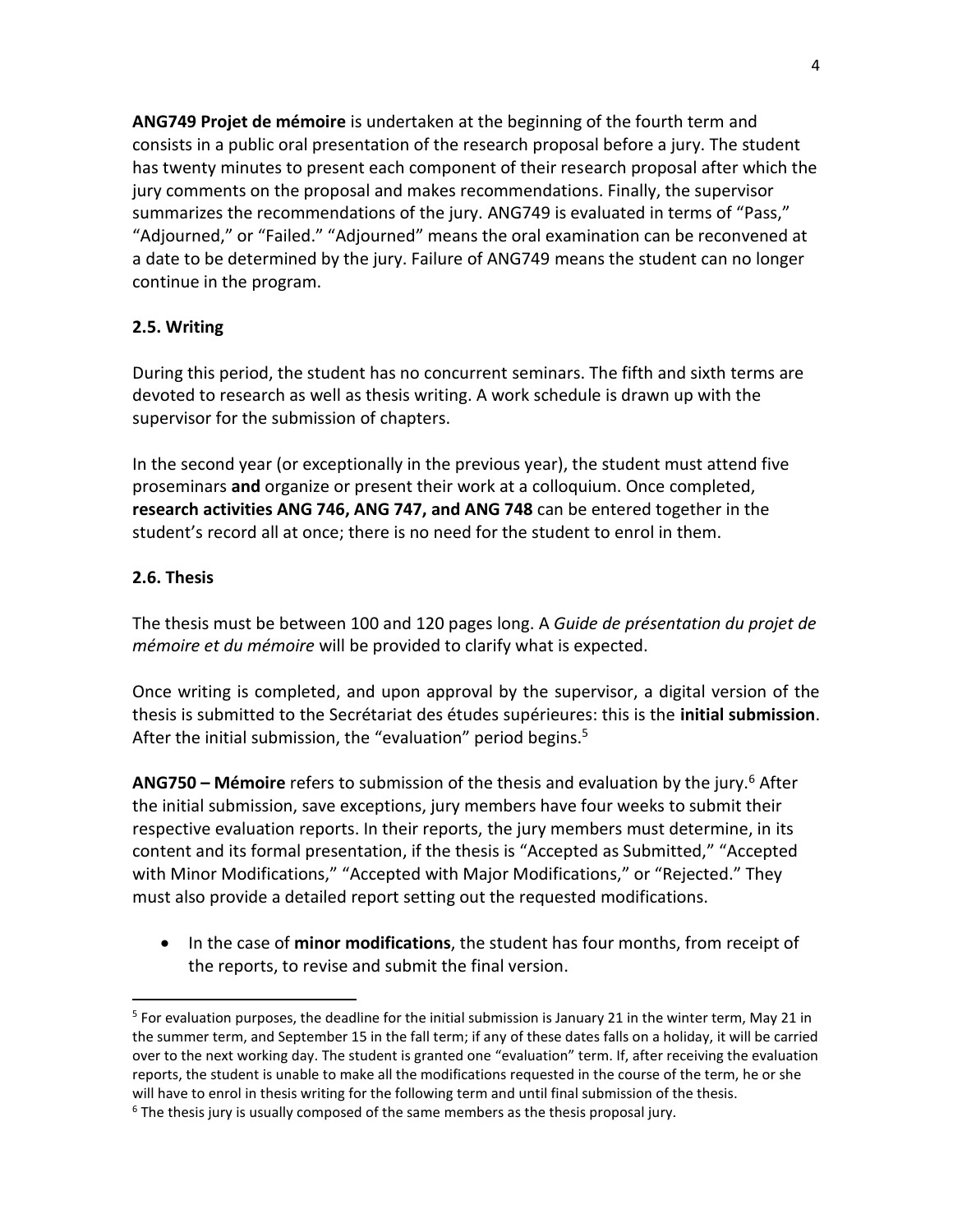In the case of **major modifications**, the student has twelve months to revise the thesis. The student must then proceed to a second submission of the thesis, accompanied with a document explaining the modification that were made. Jury members must then proceed to a second evaluation.

In all cases, after the evaluation the student, with the approval of the supervisor, moves on to the **final submission**. A digital version (in PDF format) of the thesis is submitted on the *[Savoir UdeS](https://savoirs.usherbrooke.ca/)* website. 7

# **2.7. Extension requests**

Any student who is unable to meet the deadlines for completing the thesis proposal presentation document, whether for the purposes of the oral presentation or the initial thesis submission, must notify their supervisor, complete the appropriate deadline request form, and submit the form to the *Secrétariat des études supérieures*. All extension request forms can be found at: [https://www.usherbrooke.ca/flsh/etudiants/documents](https://www.usherbrooke.ca/flsh/etudiants/documents-officiels-guides-et-formulaires/formulaires/)[officiels-guides-et-formulaires/formulaires/.](https://www.usherbrooke.ca/flsh/etudiants/documents-officiels-guides-et-formulaires/formulaires/)

# **3. GENERAL INFORMATION**

### **3.1. Policies and regulations**

- [Politique sur la protection de la propriété intellectuelle des étudiantes et des](https://www.usherbrooke.ca/a-propos/fileadmin/sites/a-propos/documents/direction/politiques/2500-011.pdf)  [étudiants](https://www.usherbrooke.ca/a-propos/fileadmin/sites/a-propos/documents/direction/politiques/2500-011.pdf)
- [Règlement des études de l'Université de Sherbrooke](https://www.usherbrooke.ca/registraire/droits-et-responsabilites/reglement-des-etudes/)
- [Politiques et règlements de la Faculté des lettres et sciences humaines](https://www.usherbrooke.ca/flsh/etudiants/documents-officiels-guides-et-formulaires/politiques-et-reglements/)

# **3.2. Financial support for students**

### *Loans and bursaries*

 $\overline{a}$ 

For information on loans, bursaries and financial assistance, see: [https://www.usherbrooke.ca/admission/couts-et-aide-financiere/aide-financiere/prets](https://www.usherbrooke.ca/admission/couts-et-aide-financiere/aide-financiere/prets-bourses)[bourses](https://www.usherbrooke.ca/admission/couts-et-aide-financiere/aide-financiere/prets-bourses)

# *Research and teaching assistantships*

Whenever possible, Faculty members in the Department offer qualified students research or teaching assistantships to enrich their graduate experience. For information on

 $7$  Training on this topic is offered by the Service des bibliothèques et archives: <https://www.usherbrooke.ca/biblio/services-offerts/formations/>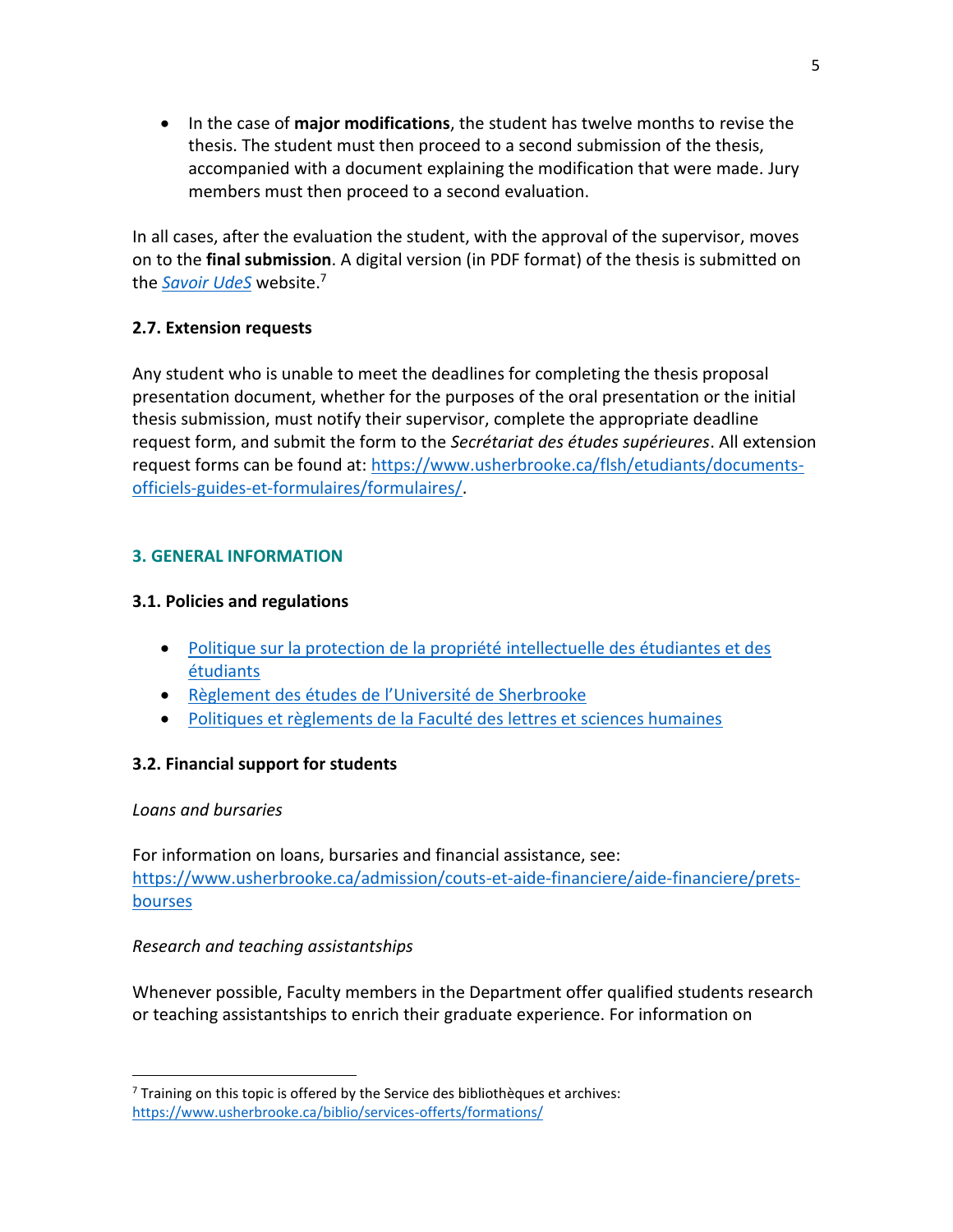research and teaching assistantships, see: [https://www.usherbrooke.ca/srh/emplois/emplois-disponibles/auxiliaires/.](https://www.usherbrooke.ca/srh/emplois/emplois-disponibles/auxiliaires/)

### *Scholarships and promotion of student work*

Institutional scholarships may be awarded on the basis of academic excellence. Conference scholarships are available annually, subject to the availability of funding, to cover travel and accommodation costs for students wishing to present their work at conferences. For scholarship details, see:

<https://www.usherbrooke.ca/flsh/etudiants/bourses/#c85421-1>

### **3.3. Useful links**

- [Centre Anne-Hébert](https://www.usherbrooke.ca/centreanne-hebert/)
- [Centre de recherche interuniversitaire sur le français en usage au Québec](https://www.usherbrooke.ca/crifuq/decouvrir-le-crifuq/) (CRIFUQ)
- Groupe de recherche et d'[études sur le livre au Québec](https://www.usherbrooke.ca/grelq/) (GRÉLQ)
- [VERSUS](http://versus.recherche.usherbrooke.ca/)
- [Queer Studies in Quebec Research Group \(ÉRÉQQ\)](http://ereqq.recherche.usherbrooke.ca/en/home/)
- [Service des bibliothèques et archives](https://www.usherbrooke.ca/biblio/)
- [Student associations](https://www.usherbrooke.ca/etudiants/vie-etudiante/associations-etudiantes/)

#### **3.4. Contact us**

### **[Department of Arts, Languages and Literatures](https://www.usherbrooke.ca/dall/)**

Faculty of Arts, Humanities and Social Sciences 2500 De l'Université Blvd. Sherbrooke, Qc J1K 2R1

#### **Secrétariat du département**

Room: A3-201 Phone: 819-821-7266 Toll-free: 1-800-267-UdeS, ext. 67266 Fax: 819-821-7285 [dall@USherbrooke.ca](mailto:dall@USherbrooke.ca)

**[Faculty of Arts, Humanities and Social Sciences](https://www.usherbrooke.ca/flsh/)**

2500 De l'Université Blvd. Sherbrooke, Qc J1K 2R1